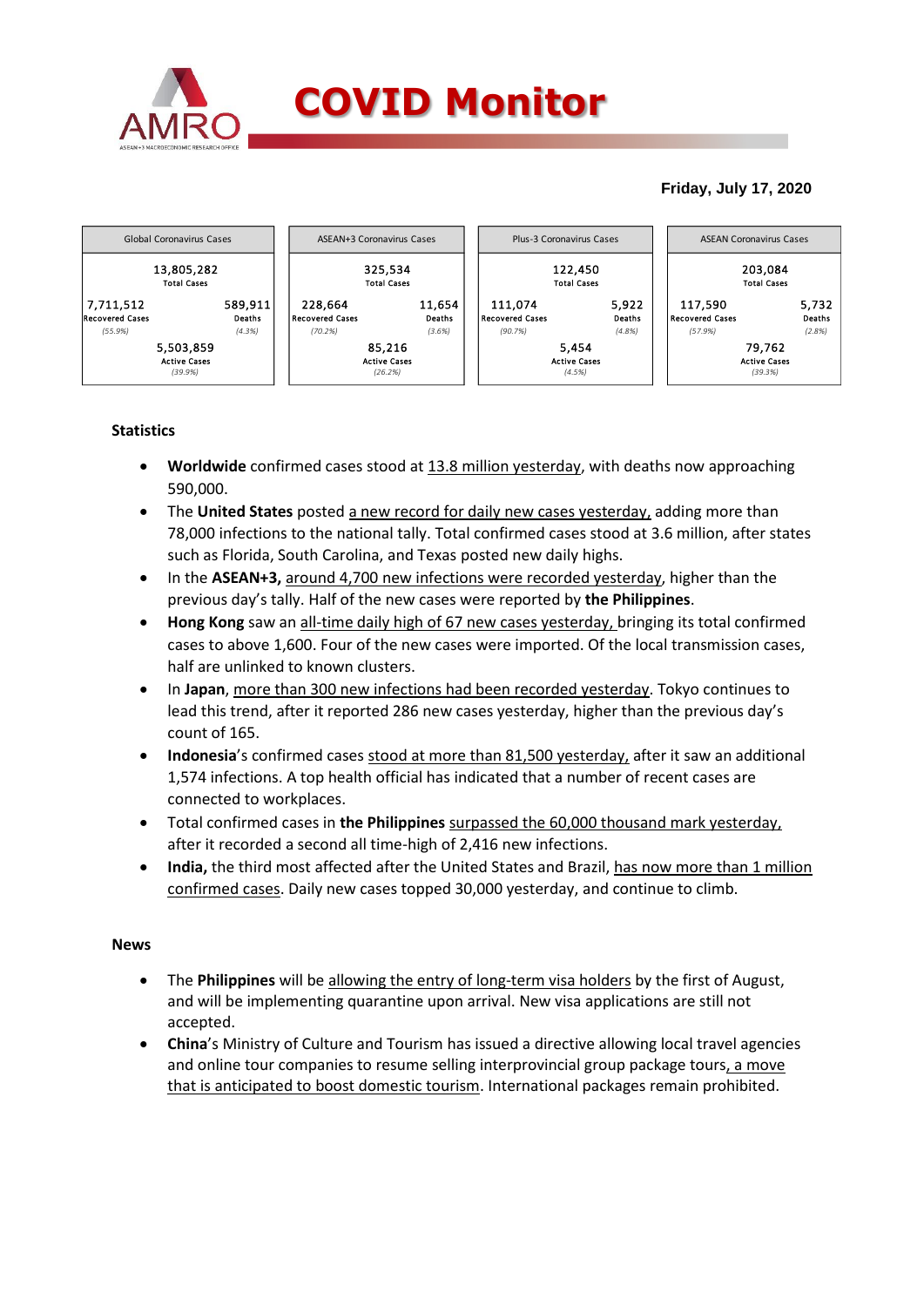

#### Overview of Confirmed COVID-19 Cases

| Economy               | Total<br>Cases | Cases per 1M<br>Population | <b>New</b><br>Cases      | <b>New Cases</b><br>per 1M Pop. | <b>New Cases</b><br>$(7$ -day avg) <sup>1</sup> | <b>ANew</b><br>Cases | ∆% New<br>Cases          | <b>Total</b><br><b>Deaths</b> | <b>New</b><br><b>Deaths</b> | <b>Fatality</b><br>Rate (%) | <b>Total</b><br>Recovered | Recovery<br>Rate $(\%)^2$ | <b>Active</b><br>Cases |
|-----------------------|----------------|----------------------------|--------------------------|---------------------------------|-------------------------------------------------|----------------------|--------------------------|-------------------------------|-----------------------------|-----------------------------|---------------------------|---------------------------|------------------------|
| Global                | 13,805,282     |                            | 250,819                  |                                 |                                                 | 20,413               | 1.9                      | 589,911                       | 5,787                       | 4.3                         | 7,711,512                 | 55.9                      | 5,503,859              |
| ASEAN+3               | 325,534        |                            | 4,718                    |                                 |                                                 | 808                  | 1.5                      | 11,654                        | 108                         | 3.6                         | 228,664                   | 70.2                      | 85,216                 |
| Plus-3                | 122,450        |                            | 466                      |                                 |                                                 | $-350$               | 0.4                      | 5,922                         | 3                           | 4.8                         | 111,074                   | 90.7                      | 5,454                  |
| <b>ASEAN</b>          | 203,084        |                            | 4,252                    |                                 |                                                 | 1,158                | 2.1                      | 5,732                         | 105                         | 2.8                         | 117,590                   | 57.9                      | 79,762                 |
|                       |                |                            |                          |                                 |                                                 |                      |                          |                               |                             |                             |                           |                           |                        |
| China                 | 83,613         | 60                         | $\mathbf 1$              | 0.0                             |                                                 | 0                    | 0.0                      | 4,634                         | 0                           | 5.5                         | 78,719                    | 94.1                      | 260                    |
| Hong Kong, China      | 1,655          | 217                        | 67                       | 8.8                             |                                                 | 48                   | 4.2                      | 10                            | $\mathbf 0$                 | 0.6                         | 1,254                     | 75.8                      | 391                    |
| Japan                 | 23,510         | 187                        |                          |                                 |                                                 |                      | $\overline{\phantom{a}}$ | 985                           | $\mathbf 1$                 | 4.2                         | 18,641                    | 79.3                      | 3,884                  |
| Korea                 | 13,672         | 263                        | 60                       | 1.2                             |                                                 | $^{\rm -1}$          | 0.4                      | 293                           | $\overline{2}$              | 2.1                         | 12,460                    | 91.1                      | 919                    |
|                       |                |                            |                          |                                 |                                                 |                      |                          |                               |                             |                             |                           |                           |                        |
| Indonesia             | 81,668         | 303                        | 1,574<br>$\overline{3}$  | 5.8<br>0.1                      |                                                 | 52<br>$-2$           | 2.0<br>0.0               | 3,873                         | 76                          | 4.7                         | 40,345                    | 49.4<br>97.7              | 37,450                 |
| Malaysia              | 8,737          | 263                        |                          |                                 |                                                 |                      |                          | 122                           | $\mathbf 0$                 | 1.4                         | 8,538                     |                           | 77                     |
| Philippines           | 61,266         | 557                        | 2,416                    | 22.0                            |                                                 | 1,111                | 4.1                      | 1,643                         | 29                          | 2.7                         | 21,440                    | 35.0                      | 38,183                 |
| Singapore             | 47,126         | 8,265                      | 248                      | 43.5                            |                                                 | 0                    | 0.5                      | 27                            | 0                           | 0.1                         | 43,256                    | 91.8                      | 3,843                  |
| Thailand              | 3,236          | 48                         | 4                        | 0.1                             |                                                 | $-1$                 | 0.1                      | 58                            | $\mathbf 0$                 | 1.8                         | 3,095                     | 95.6                      | 83                     |
| Brunei Darussalam     | 141            | 313                        | 0                        | 0.0                             |                                                 | 0                    | 0.0                      | 3                             | $\mathbf 0$                 | 2.1                         | 138                       | 97.9                      | $\mathbf 0$            |
| Cambodia              | 171            | $10\,$                     | 5                        | 0.3                             |                                                 | 4                    | 3.0                      | $\mathsf 0$                   | 0                           | 0.0                         | 133                       | 77.8                      | 38                     |
| Lao PDR               | 19             | 3                          | 0                        | 0.0                             |                                                 | $\Omega$             | 0.0                      | 0                             | 0                           | 0.0                         | 19                        | 100.0                     | $\mathbf 0$            |
| Myanmar               | 339            | 6                          | $\overline{2}$           | 0.0                             |                                                 | $\overline{2}$       | 0.6                      | 6                             | 0                           | 1.8                         | 270                       | 79.6                      | 63                     |
| Vietnam               | 381            | $\overline{a}$             | 0                        | 0.0                             |                                                 | -8                   | 0.0                      | $\Omega$                      | 0                           | 0.0                         | 356                       | 93.4                      | 25                     |
|                       |                |                            |                          |                                 |                                                 |                      |                          |                               |                             |                             |                           |                           |                        |
| Belgium               | 63,238         | 5,491                      | 366                      | 31.8                            |                                                 | 275                  | 0.6                      | 9,795                         | $\overline{7}$              | 15.5                        | 17,253                    | 27.3                      | 36,190                 |
| France                | 200,739        | 3,089                      | $\overline{\phantom{a}}$ |                                 |                                                 | $\overline{a}$       | J.                       | 30,035                        | 17                          | 15.0                        | 72,408                    | 36.1                      | 98,296                 |
| Germany               | 201,450        | 2,428                      | 560                      | 6.7                             |                                                 | 126                  | 0.3                      | 9,087                         | $\overline{7}$              | 4.5                         | 186,400                   | 92.5                      | 5,963                  |
| Italy                 | 243,736        | 4,047                      | 230                      | 3.8                             |                                                 | 68                   | 0.1                      | 35,017                        | 20                          | 14.4                        | 196,246                   | 80.5                      | 12,473                 |
| Netherlands           | 51,351         | 2,972                      | 99                       | 5.7                             |                                                 | $-7$                 | 0.2                      | 6,137                         | $\mathbf 0$                 | 12.0                        | J.                        | $\overline{\phantom{a}}$  |                        |
| Spain                 | 258,855        | 5,523                      | 1,361                    | 29.0                            |                                                 | 486                  | 0.5                      | 28,752                        | 3                           | 11.1                        | 150,376                   | 58.1                      | 53,521                 |
| Switzerland           | 33,290         | 3,850                      | 142                      | 16.4                            |                                                 | 10                   | 0.4                      | 1,969                         | $\mathbf 1$                 | 5.9                         | 29,900                    | 89.8                      | 1,421                  |
| <b>United Kingdom</b> | 294,116        | 4,373                      | 647                      | 9.6                             |                                                 | $-1,449$             | 0.2                      | 45,204                        | 66                          | 15.4                        |                           | ÷.                        |                        |
|                       |                |                            |                          |                                 |                                                 |                      |                          |                               |                             |                             |                           |                           |                        |
| Brazil                | 2,012,151      | 9,519                      | 45,403                   | 214.8                           |                                                 | 5,479                | 2.3                      | 76,688                        | 1,322                       | 3.8                         | 1,397,531                 | 69.5                      | 537,932                |
| Canada                | 111,131        | 2,939                      | 451                      | 11.9                            |                                                 | 108                  | 0.4                      | 8,875                         | 18                          | 8.0                         | 74,420                    | 67.0                      | 27,836                 |
| Chile                 | 323,698        | 16,636                     | 2,493                    | 128.1                           |                                                 | 781                  | 0.8                      | 7,290                         | 104                         | 2.3                         | 295,301                   | 91.2                      | 21,107                 |
| Mexico                | 324,041        | 2,550                      | 6,406                    | 50.4                            |                                                 | 257                  | 2.0                      | 37,574                        | 668                         | 11.6                        | 257,681                   | 79.5                      | 28,786                 |
| Peru                  | 341,586        | 10,407                     | 3,835                    | 116.8                           |                                                 | $-49$                | $1.1$                    | 12,615                        | 198                         | 3.7                         | 230,994                   | 67.6                      | 97,977                 |
| <b>United States</b>  | 3,564,982      | 10,769                     | 78,107                   | 235.9                           |                                                 | 12,128               | 2.2                      | 138,173                       | 950                         | 3.9                         | 1,090,645                 | 30.6                      | 2,336,164              |
| Australia             | 11,233         | 432                        | 423                      | 16.3                            |                                                 | 100                  | 3.9                      | 116                           | 3                           | $1.0\,$                     | 8,114                     | 72.2                      | 3,003                  |
| India                 | 1,003,832      | 733                        | 34,975                   | 25.5                            |                                                 | 2,299                | 3.6                      | 25,602                        | 688                         | 2.6                         | 635,757                   | 63.3                      | 342,473                |
|                       | 267,061        | 3,174                      | 2,500                    | 29.7                            |                                                 | 112                  | 0.9                      | 13,608                        | 198                         | 5.1                         | 230,608                   | 86.4                      | 22,845                 |
| Iran                  | 751,612        | 5,126                      |                          |                                 |                                                 | 5                    | 0.9                      |                               | 167                         |                             |                           |                           |                        |
| Russia                |                |                            | 6,415                    | 43.8                            |                                                 |                      |                          | 11,920                        |                             | 1.6                         | 530,801                   | 70.6                      | 208,891                |
| Saudi Arabia          | 243,238        | 6,997                      | 2,764                    | 79.5                            |                                                 | 93                   | 1.1                      | 2,370                         | 45                          | $1.0\,$                     | 187,622                   | 77.1                      | 53,246                 |
| Turkey                | 216,873        | 2,581                      | 933                      | 11.1                            |                                                 | $-14$                | 0.4                      | 5,440                         | 21                          | 2.5                         | 198,820                   | 91.7                      | 12,613                 |

Source: Haver Analytics, sourced from John Hopkins University; AMRO staff calculations.

Notes: New cases since previous day. ∆% refers to percentage change since previous day. Fatality rate measured as deaths per confirmed infections.<br>1/ Since January 31, 2020.<br>2/ Recovery rate is a proxy for the stage of the

Data as of 16/7/2020